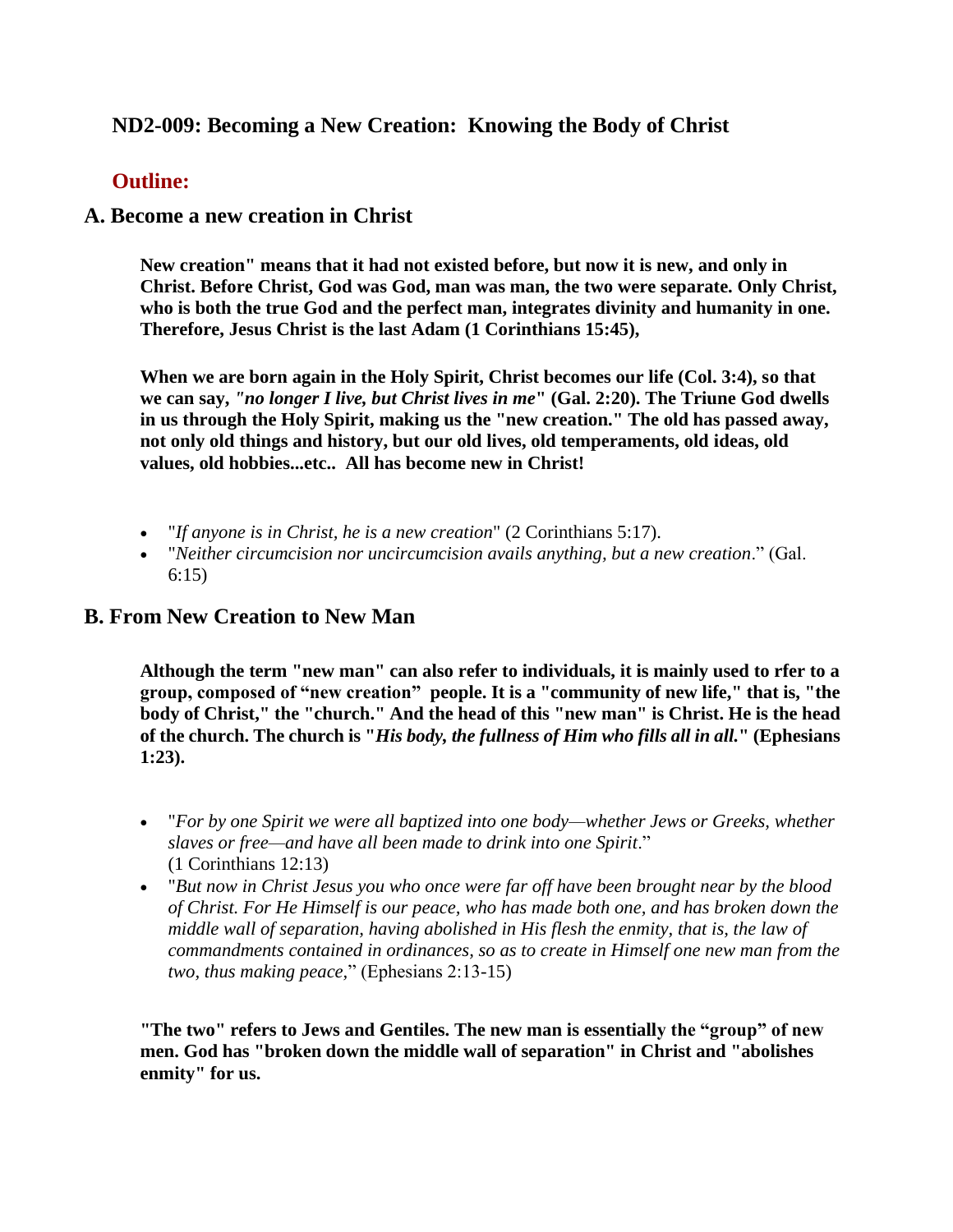- *"That you put off, concerning your former conduct, the old man … and be renewed in the spirit of your mind, and that you put on the new man which was created according to God, in true righteousness and holiness. (Eph 4:22-24)*
- *"Since you have put off the old man with his deeds, and have put on the new man who is renewed in knowledge according to the image of Him who created him, where there is neither Greek nor Jew, circumcised nor uncircumcised, barbarian, Scythian, slave nor free, but Christ is all and in all." (Col 3:8-11)*

**The above two passages mention "you." The new man in Christ, God's children, no longer divide into different groups: race differences (Greek or Jew), religious background differences (circumcised or uncircumcised), cultural standing (barbarian, Scythian), or social class (slave or free).**

• *"which in other ages was not made known to the sons of men…. that the Gentiles should be fellow heirs, of the same body, and partakers of His promise in Christ through the gospel*." (Ephesians 3:5-6)

## **C. Live out the new creation in the new man**

**1. God cares about the victory and testimony of the "new man" more as a group than just the individual**

**The fulfillment of God's will on earth, the coming of Christ and the emergence of the Holy City, New Jerusalem, are related to the state of the church. Today is the age of the Holy Spirit, it is also the age of the church. One of the most important missions of the coming of the Holy Spirit is to come and build up the body of Christ and prepare the bride of the Lamb, to welcome the Lord's coming.**

- *"...Christ also loved the church and gave Himself for her, that He might sanctify and cleanse her with the washing of water by the word, that He might present her to Himself a glorious church, not having spot or wrinkle or any such thing, but that she should be holy and without blemish."* (Ephesians 5:25-27)
- "...*for the marriage of the Lamb has come, and His wife has made herself ready*" (Revelation 19:7)
- Then one of the seven angels who had the seven bowls filled with the seven last plagues came to me and talked with me, saying, "Come, I will show you the bride, the Lamb's wife." And he carried me away in the Spirit to a great and high mountain, and showed me the great city, the holy Jerusalem, descending out of heaven from God,
- **2. The "new man" must not only spread the gospel, but also "be a witness of Christ manifested in the flesh," live out a new creation, and glorify God.**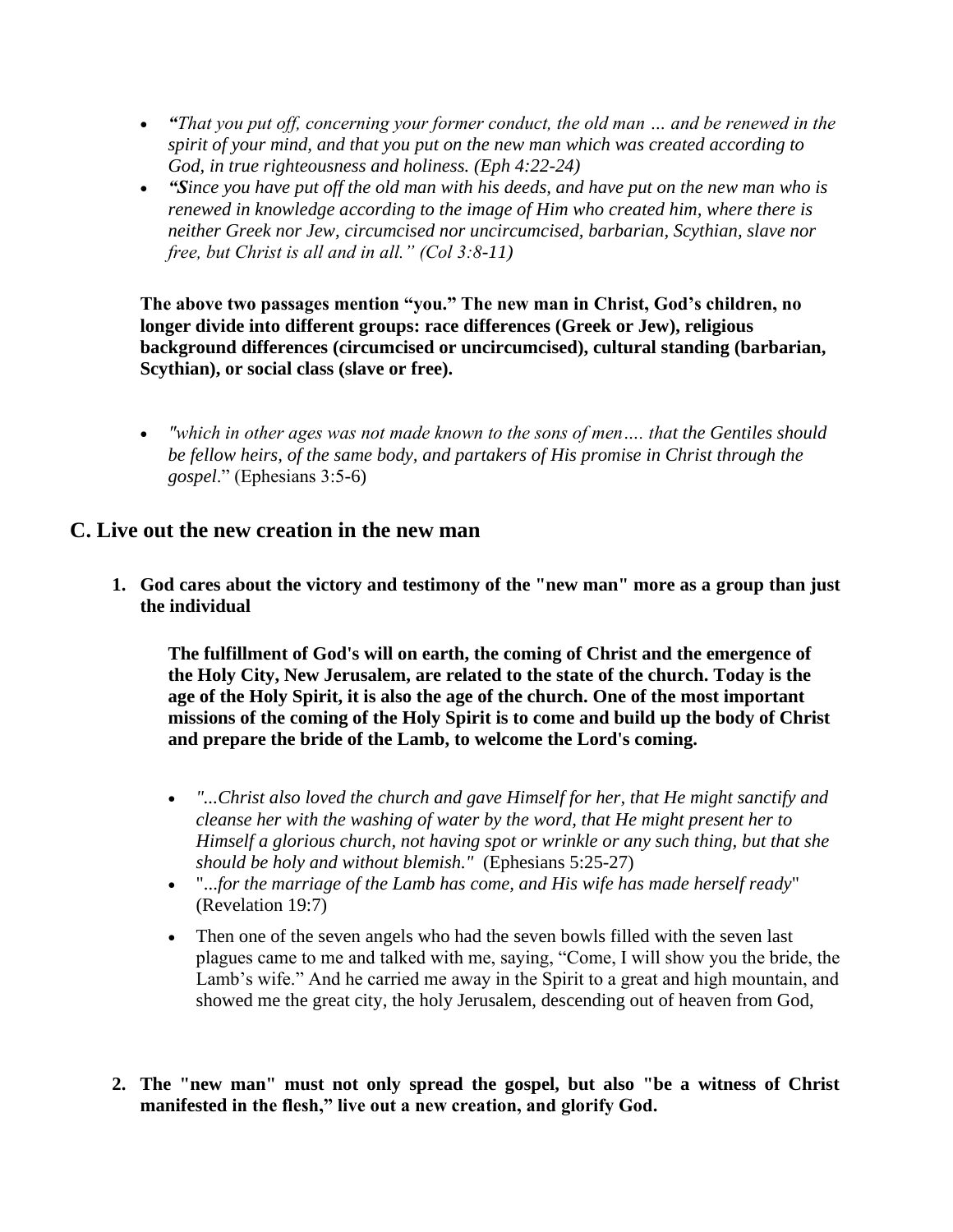- "*to Him be glory in the church by Christ Jesus to all generations, forever and ever."* (Eph 3:21)
- **"***church of the living God, the pillar and ground of the truth. Great is the mystery of godliness: God was manifested in the flesh, justified in the Spirit, Seen by angels, Preached among the Gentiles, Believed on in the world, Received up in glory." (1 Tim 3:15,16)*
- **3. Equipping the" new man" to maturity is the most important mission and challenge for the church**

**Ephesians 4:11-16 provides us with a very clear blueprint, as well as the roadmap for implementation:**

- **a) Through special vessels and various gifts from God, the "equipping of the saints for the work of ministry, for the edifying of the body of Christ" is accomplished**
	- *"And He Himself gave some to be apostles, some prophets, some evangelists, and some pastors and teachers, for the equipping of the saints for the work of ministry, for the edifying of the body of Christ, till we all come to the unity of the faith and of the knowledge of the Son of God, to a perfect man, to the measure of the stature of the fullness of Christ." (Ephesians 4:11-13)*
	- *"But the manifestation of the Spirit is given to each one for the profit of all: 8 for to one is given the word of wisdom through the Spirit, to another the word of knowledge through the same Spirit…11 But one and the same Spirit works all these things, distributing to each one individually as He wills (*1 Cor 12:7,8,11)
	- …since you are zealous for spiritual gifts, let it be for the edification of the church that you seek to excel. (1 Cor 14:12)
- **b) By growing up in all things into Him who is the head, who is Christ**
	- *"that we should no longer be children… by the trickery of men, in the cunning craftiness of deceitful plotting, but, speaking the truth in love, may grow up in all things into Him who is the head—Christ*" (Ephesians 4:14-15).
	- My little children, for whom I labor in birth again until Christ is formed in you (Galatian 4:19)

## **c) By growing up in all things into Him, every part does its share, causing growth of the body for the edification of itself in love.**

• from whom the whole body, joined and knit together by what every joint supplies, according to the effective working by which every part does its share, causes growth of the body for the edifying of itself in love. (Ephesians 4:16)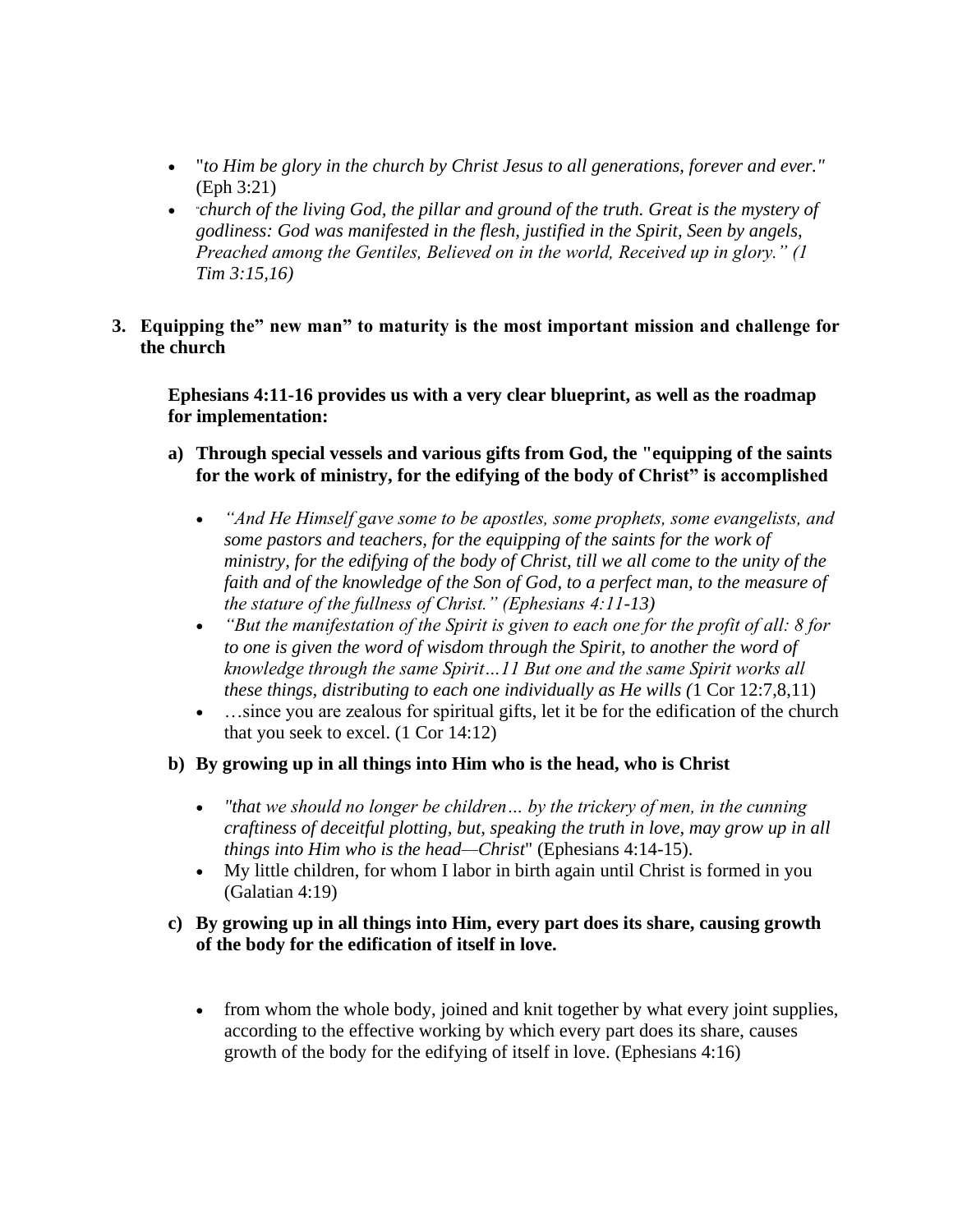# **Meditation, Practice, Discussion**

❏ **Content Review: Based on the theme verse and content of this lesson, what are some questions you may have?**

1. Please share the definition of "new creation" and "new man."

 $\frac{1}{\sqrt{2}}$  , and the contract of the contract of the contract of the contract of the contract of the contract of the contract of the contract of the contract of the contract of the contract of the contract of the contra

 $\frac{1}{\sqrt{2}}$  , and the contract of the contract of the contract of the contract of the contract of the contract of the contract of the contract of the contract of the contract of the contract of the contract of the contra

What's the condition of becoming a "new creation?"

- 2. The roadmap of equipping the "new man" to maturity is accomplished by doing:
	- $1.$  $2.$  $3.$

## ❏ **Further Reflection: The impact of this lesson on me, the revelation of the Holy Spirit, and additional thoughts**

 $\frac{1}{\sqrt{2}}$  , and the contract of the contract of the contract of the contract of the contract of the contract of the contract of the contract of the contract of the contract of the contract of the contract of the contra

 $\frac{1}{\sqrt{2}}$  , and the contract of the contract of the contract of the contract of the contract of the contract of the contract of the contract of the contract of the contract of the contract of the contract of the contra

 $\frac{1}{\sqrt{2}}$  , and the contract of the contract of the contract of the contract of the contract of the contract of the contract of the contract of the contract of the contract of the contract of the contract of the contra

 $\frac{1}{\sqrt{2}}$  , and the contract of the contract of the contract of the contract of the contract of the contract of the contract of the contract of the contract of the contract of the contract of the contract of the contra

 $\frac{1}{\sqrt{2}}$  , and the contract of the contract of the contract of the contract of the contract of the contract of the contract of the contract of the contract of the contract of the contract of the contract of the contra

1. Please describe the importance of the "new man," and what are the challenges and missions of the new man? How does this knowledge of the new man bring changes to your church life?

2. What is the spiritual meaning in "equipping the Saints?" What is the purpose? To you, what are the greatest challenges to be an "equipper" (to others) or to be "equipped" (by others)?

3. From Ephesians 4:11-16, what is the "blueprint and road map for implementing the equipping the body of Christ?" As a new man, list how you can be further committed in building the body of Christ. Please list what touched you or your plan for change. Please share with your group members, be accountable and support each other.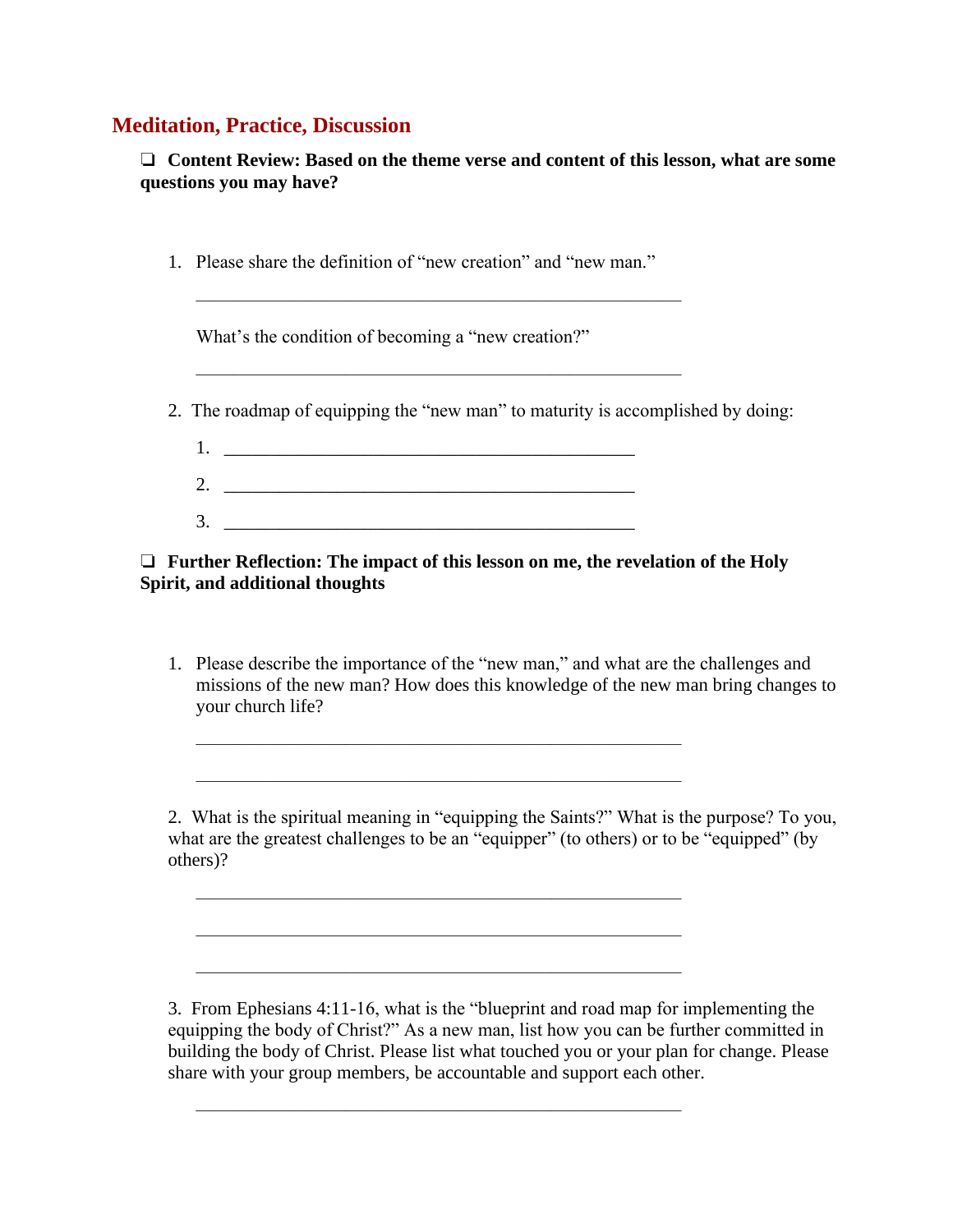## ❏ **The Path to Implementation:**

Observe the relationship between the body of Christ and your daily life. For example: are you united with the body of Christ? Do you care for the health and condition of church, and pray for her? Do you attend church meetings and gatherings as a "new creation?" Do you serve faithfully in the body of Christ in "oneness?" Do you grow continuously in the gifts given by the Holy Spirit? …etc

**Record one or two things each day, examine your relation with the body of Christ. According to the move of the Holy Spirit, seek realignment and growth in Christ.** 

 $\frac{1}{\sqrt{2}}$  , and the contract of the contract of the contract of the contract of the contract of the contract of the contract of the contract of the contract of the contract of the contract of the contract of the contra

 $\frac{1}{\sqrt{2}}$  , and the contract of the contract of the contract of the contract of the contract of the contract of the contract of the contract of the contract of the contract of the contract of the contract of the contra

#### **Week One**

| Day         | <b>Insights or practice</b> |
|-------------|-----------------------------|
| $\mathbf M$ |                             |
| T           |                             |
| W           |                             |
| Th          |                             |
| $\mathbf F$ |                             |

### **Week Two**

| Day | <b>Insights or practice</b> |
|-----|-----------------------------|
| M   |                             |
| T   |                             |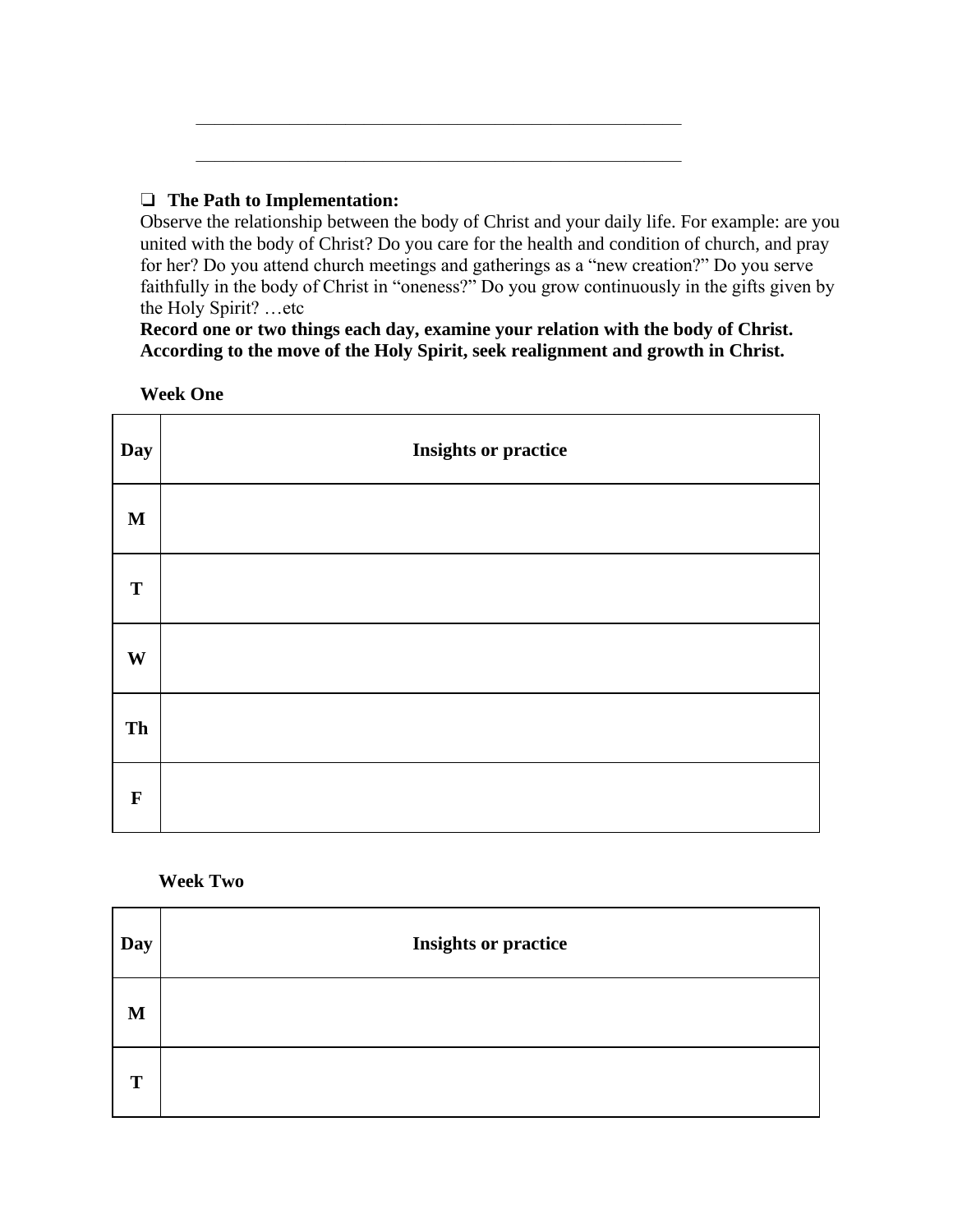| W  |  |
|----|--|
| Th |  |
| F  |  |

# **Sermon (Pastor Yu's Message Transcript)**:

Brothers and sisters, peace to you!

It is a big challenge to condense the most important messages of "disciples of the Lord" from the whole Bible into twenty-five short teaching sessions! I hope all brothers and sisters will study seriously, truly comprehend and live out these spiritual principles. Whenever I prepare a message, I always spend lots of time praying. As Isaiah said: "*The Lord God has given me the tongue of the learned… He awakens My ear to hear as the learned*." (Isaiah 50:4). Although Isaiah was called by God to proclaim His words, his own ears needed to be opened by God first. Therefore, before "speaking," we must first learn to "listen."

Today, we will talk about Lesson 9 - "From New Creation to New Man." "Becoming a new creation" is the first stage of the discipleship, there are a total of eight sessions. Today is the last stage of "becoming a new creation." Afterward, we will enter the next stage, the "new life." "From the new creation to the new man" can also be called: "Knowing the Body of Christ." Let's explore this subject from three different angles: become a new creation in Christ, from a new creation to a new man, and to live out the new creation in the new man.

#### A. **Become a new creation in Christ**

First, let's look at "becoming a new creation in Christ." In other words, let's solve a very critical fundamental issue first: What is a "new creation?" A "new creation" means that it had not existed before, but now it is new, and only in Christ. Before Christ, God was God, man was man, two were separate. Only Christ, who is both the true God and the perfect man, integrates divinity and humanity in one. Therefore, Jesus Christ is the last Adam (1 Corinthians 15:45), the head of the new creation. 1 Corinthians 15:45 says that "*The first man Adam became a living being." The last Adam became a life-giving spirit."* When talking about Adam, the focus is on the "generation." "The first Adam" is the first of that generation, and the "last Adam" indicates that there will be no other but this generation going forward. The first generation, because of the fall of Adam, was called the old creation. In God's eyes, the old generation was seen as only one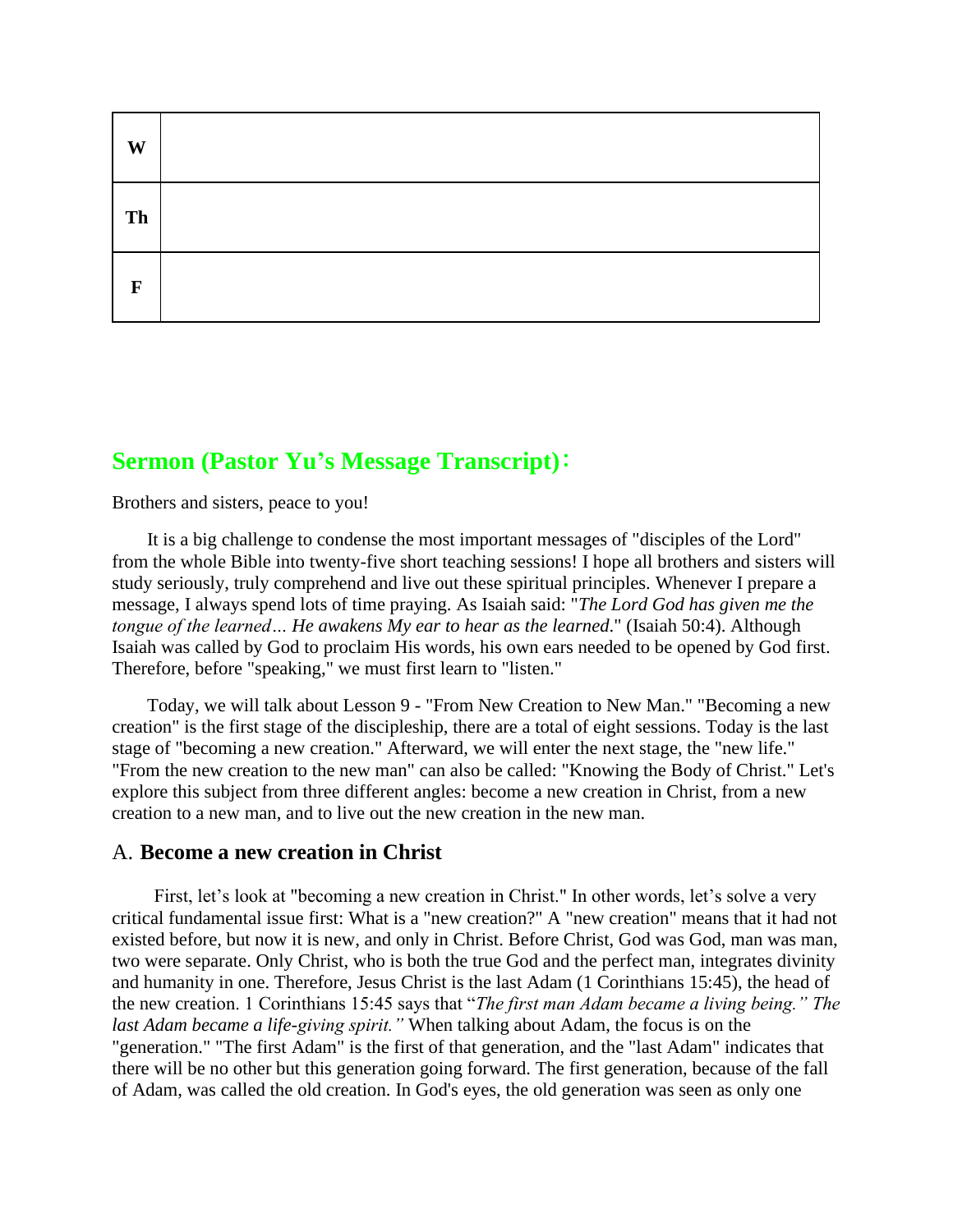person, because all people, all sinners are descendants of Adam. However, when Christ came, He was the "last Adam." This is a completely different generation, and Christ is the head of this new generation.

When we are born again in the Holy Spirit, Christ becomes our life (Col. 3:4), so that we can say *"no longer I live, but Christ lives in me*" (Gal. 2:20). The Triune God dwells in us through the Holy Spirit, this is the "new creation." The old has passed, not only old things and history, but our old lives, old temperaments, old ideas, old values, old hobbies...etc, all has become new in Christ! This is not only a requirement, but also a promise! We can't get rid of old things on our own. However, our sins can be forgiven in Christ. All our pains can be comforted in Christ; all our bondages can also be released in Christ. Just like the 38-year-old paralytic in the Gospel of John, chapter 5, the "mat" has become the scope of his life, his bondage, his shackles, all of his life. However, in Christ he was "*made well, took up his bed, and walked.*" (John 5:9). Similarly, in the past, "*in me …nothing good dwells; for to will is present with me, but how to perform what is good I do not find*." (Romans 7:18). We wished we could walk on the righteous path, the correct way, the way to life, but were unable. Thank the Lord, we are all liberated in Christ today! "*If anyone is in Christ, he is a new creation*" (2 Corinthians 5:17). The "new creation" not only talks about the essence of life, but it also speaks about a new realm and scope, which are only available in Christ. Therefore, today we are a new creation in Christ. This Triune God, magnificent God, gave us the Holy Spirit, because Jesus Christ had resurrected and ascended on high and now dwells in us through the Holy Spirit making Christ our life.

Brothers and sisters, we have become a new creation in Christ today. This is the most prominent and unique group of people, called the "new creation." What grace we found today, that the magnificent God actually lives in us, and Christ has become our life! Those great spiritual men in the Old Testament, no matter who they were, Abraham, Isaac, Jacob, Moses, David, or Daniel, they all envy us. Because, for them, God is God, man is man, and they are separated from each other but today this great God is always with us. Christ lives in us and has become our life. This is really the greatest thing!

Paul not only told us in 2 Corinthians that the condition for "becoming a new creation" is: "in Christ" (2 Corinthians 5:17) he also said in Galatians, "*neither circumcision nor uncircumcision avails anything, but a new creation*" (Gal. 6:15). For us, "circumcision or not" really does not matter. However, for the Jews, this is of great importance, because it is not only a sign of God's covenant with Abraham, but also a sign of distinction of God's chosen people. Those who are not circumcised are to be cut off from the people; those who are not circumcised have no part in the promises and blessings of God. Therefore, for the Jews, "circumcision or uncircumcision" is definitely not a minor issue, but a vital matter! Paul used this verse to remind us: Many things that we consider important today are not at all important in God's eyes. If we are not in Christ, if we are not a new creation, no matter how accomplished we were, how much happiness and enjoyment, how rich we are it is irrelevant in God's eyes. So, what we should care about is: Am I a new creation in Christ? Moreover, we must not only care about the changes in the status and identity, but also care about whether we are living in the new creation every moment! Did you enter into the heavenly, broad and abundant realm of freedom in Christ? Will my boss lay me off tomorrow? Will my green card be approved? My health, my finances, where I live, those things are so important to us, but in God's eyes, nothing is more important than whether we are a new creation.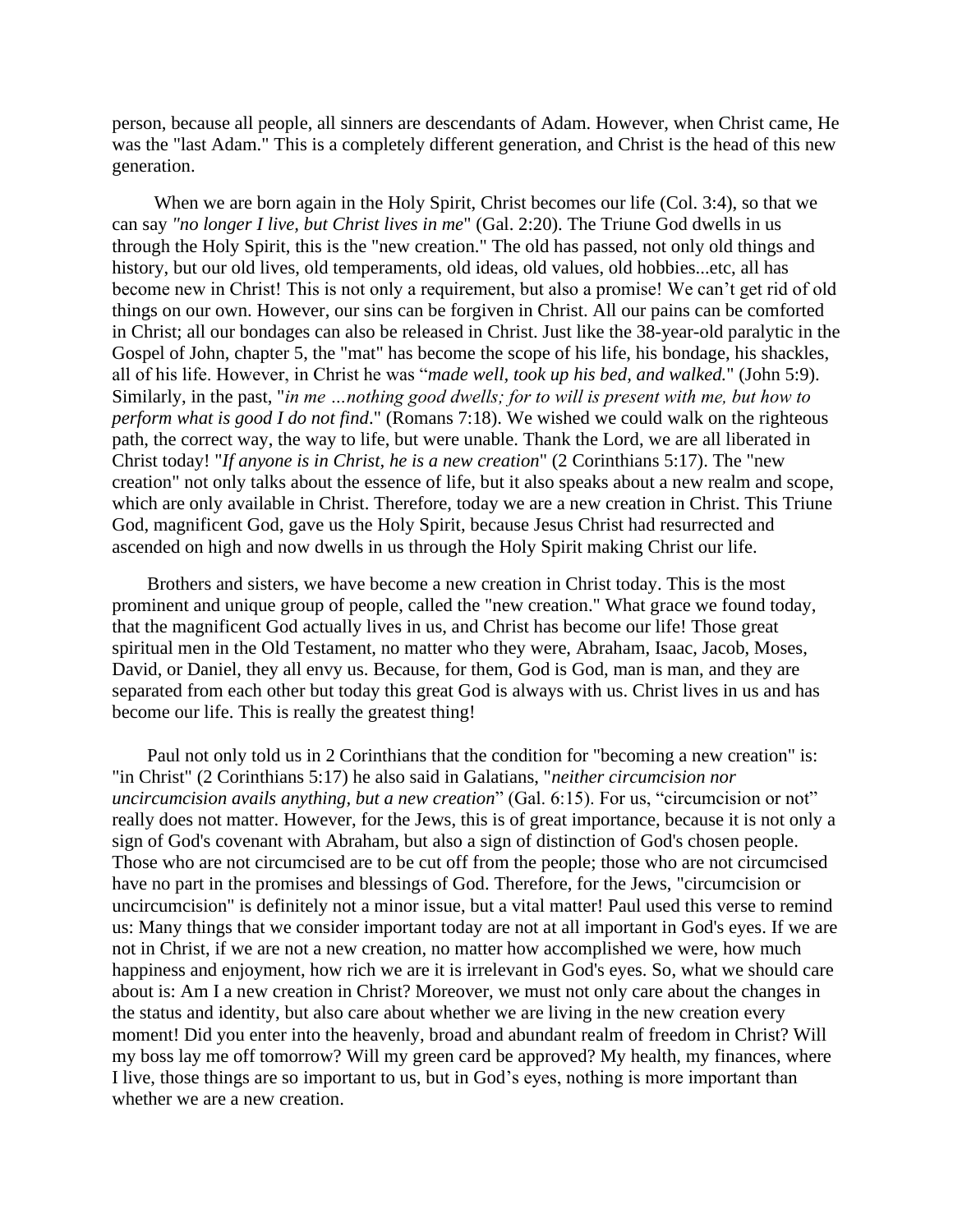The Bible calls Adam the "first man," who was of earth and made of dust, so people who made of dust were earthly. Jesus Christ is called the "second man," the term "the last man" is not used in verse 47. For unless a grain of wheat falls into the ground and dies, it remains alone; but if it dies, it produces much grain. These grains are all new creations and all in Christ. Therefore, God will not only be glorified in Christ, but also be glorified in the church. He will be glorified in you and me, by us living out Christ and living out as a new creation. Therefore, there is not only a second man, but also a third man, a fourth…. The words in the Bible are very particular. It says that Jesus Christ is the "last Adam" and the "second man." Today we are all new creations in Christ. All the old creation, because Adam sinned, "in Adam all die" (1 Corinthians 15:22). In the eyes of God, there is only one man - all sinners. "*He who has the Son has life; he who does not have the Son of God does not have life." (*1 John 5:12) Today, there are more than seven billion people on earth. In God's eye. those who "have the Son of God" have life; those who "do not have the Son of God" are lifeless. In terms of God's love, God loves the world; in terms of God's justice, "Only Christ." We should all be very grateful for this status as a new creation, newly created life, newly created identity, and newly created realm! I hope that the participants of the "New man discipleship" class can know the truth of salvation clearly, be a new creation as disciples of Jesus, and become a new man.

#### B. **From New Creation to New Man**

Although "new man" can also refer to individuals, it is mainly used to refer to a group, composed of "new creation" people. It is a "community of new life," that is, "the body of Christ." — the "church." And the head of this "new man" is Christ. He is the head of the church. The church is "*His body, the fullness of Him who fills all in all.*" (Ephesians 1:23). What we are talking about today "from the new creation to the new man" is for us to know "the body of Christ."

There are two very important passages. The first passage is in 1 Corinthians 12, "*For by one Spirit we were all baptized into one body—whether Jews or Greeks, whether slaves or free and have all been made to drink into one Spirit*" (1 Corinthians 12:13). Today, no matter who we are, as long as we believe in the Lord and as long as we are in Christ, we are baptized with the Holy Spirit and become one body. The second passage is in Ephesians 2:13-15: "*But now in Christ Jesus you who once were far off have been brought near by the blood of Christ. For He Himself is our peace, who has made both one, and has broken down the middle wall of separation, having abolished in His flesh the enmity, that is, the law of commandments contained in ordinances, so as to create in Himself one new man from the two, thus making peace.*"

"The two" refers to Jewish and Gentiles. There was no racial opposition, or racial discrimination, as strong as the Jews and Gentiles in the Old Testament. The Jews were so proud and considered themselves as God's chosen people, that they saw Gentiles as pigs or dogs. If they come into contact with Gentiles, they must immediately wash their hands when they return home. Not to mention about marriage between their daughters and the Gentiles, that is absolutely forbidden. They strongly despised Gentiles, moreover they considered Gentiles simply unclean and unacceptable. However, today, in Christ, two ethnic groups: Jews and Gentiles are united into one, creating a "new man," a group of new men. Similarly, for all believers today, God has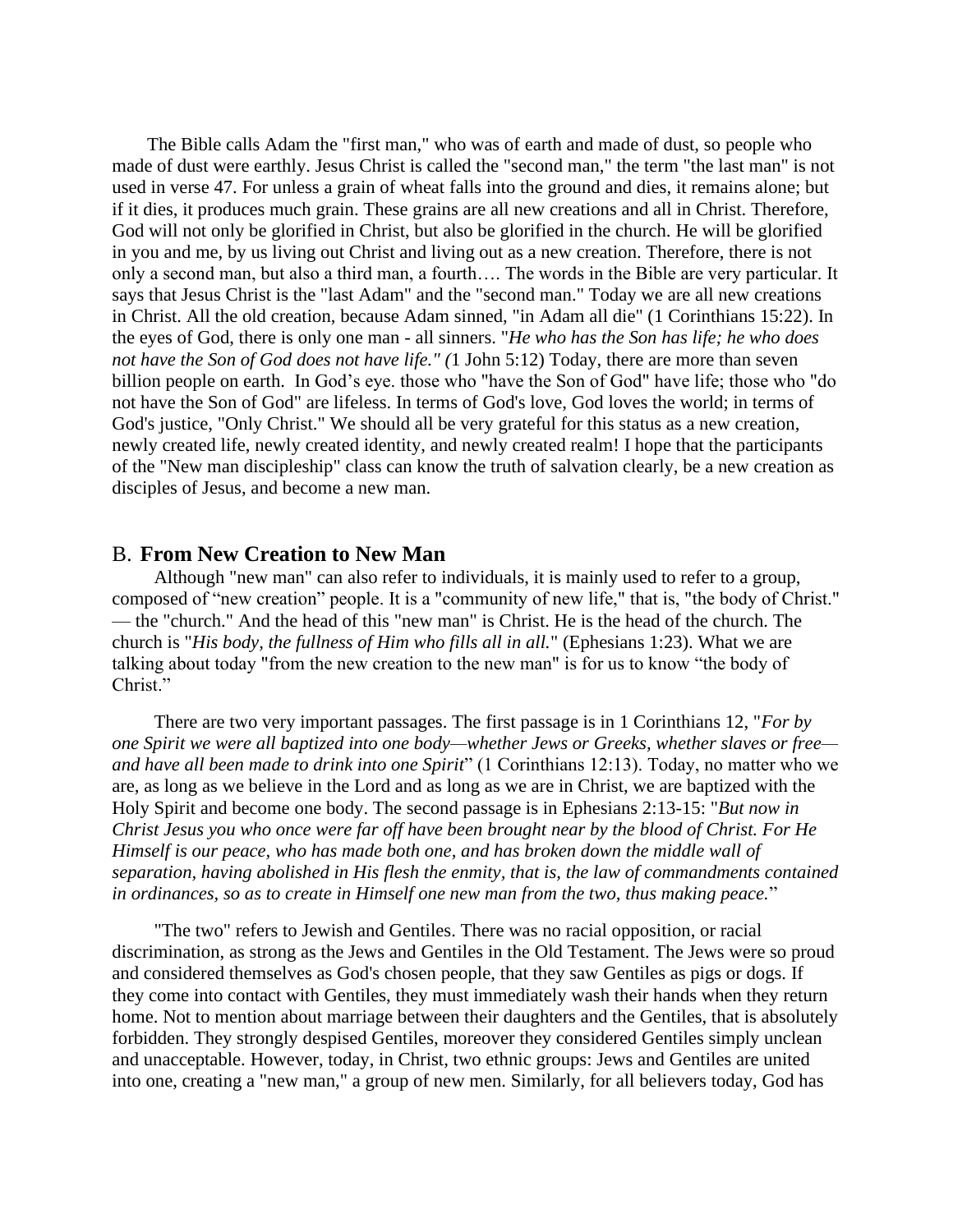"broken down the middle wall of separation" in Christ and "abolishes enmity" for us. Jesus Christ gave up His life to remove these "dividing walls" among us!

Today, in God's family, seemingly everything can be a division between God's children, such as elections, vaccinations, current events or issues. Many oppositions and divisions existed among people, this was happening in God's family as well. Jesus Christ shed His blood to "break down all walls of separation" for us, and sacrificed his own life to "abolish all enmity." However, some people have been building up walls, creating divisions and opposition between brothers and sisters. We really should ask the Lord for forgiveness and mercy!

The church should be sanctified. The church cannot allow sin to enter. This cannot be compromised. But now the children of God are fighting, not against the enemy for the absolute truth, not for the testimony for the Lord, but over minor issues. They opposed each other easily. Language, background and culture, even drinking coffee or tea can become reasons for opposition and separation. Brothers and sisters, these are the divisions that Jesus Christ has abolished for us through His body. Another English translation of "abolish" is to "put to death," which means "to kill" or some translations use "kill," some even use "slain." This is to emphasize that Jesus sacrificed His life to completely abolish all enmities for us. However, we are creating divisions easily. Anything seems to cause division in God's family. Brothers and sisters, this is the device of the enemy! Our enemies are definitely not brothers and sisters in Christ, nor even Gentiles or non-believers. There is only one enemy, and that is the devil. May God help us, because Jesus broke His body and shed His blood, "*so as to create in Himself one new man from the two, thus making peace,*" Jesus Christ is our peace, he puts the separated two into one new man.

*"That you put off, concerning your former conduct, the old man … and be renewed in the spirit of your mind, and that you put on the new man which was created according to God, in true righteousness and holiness. (Eph 4:22-24)*

*"Since you have put off the old man with his deeds, and have put on the new man who is renewed in knowledge according to the image of Him who created him, where there is neither Greek nor Jew, circumcised nor uncircumcised, barbarian, Scythian, slave nor free, but Christ is all and in all." (Col 3:8-11)*

The above two passages both say that we should put off the "old man" and put on the "new man", and both emphasize that one of the characteristics of the "new man" is "created according to God" (Ephesians 4:24), or "according to the image of Him" (Col. 3:10). Therefore, this "new man" has a characteristic, that is "like the Lord." "Put on the new man" means "put on Christ" or "wearing Christ." The "oneness" in the church today is not to find the similarities among the differences in the "old man" nor is it to resolve the conflicts in the "old man" so that they can be united. This is not the "oneness" in the Bible. The "oneness" in the Bible definitely does not rely on resolving conflicts or looking for uniformity, but in "receiving the new creation" and to "put on Christ." Certainly, if all is in Christ, that is the "oneness." Paul said in Ephesians, "*endeavoring to keep the unity of the Spirit in the bond of peace"* (Ephesians 4:3). Because, in Christ, it should be "one," for He had abolished the dividing walls and enmity. All hostilities were abolished.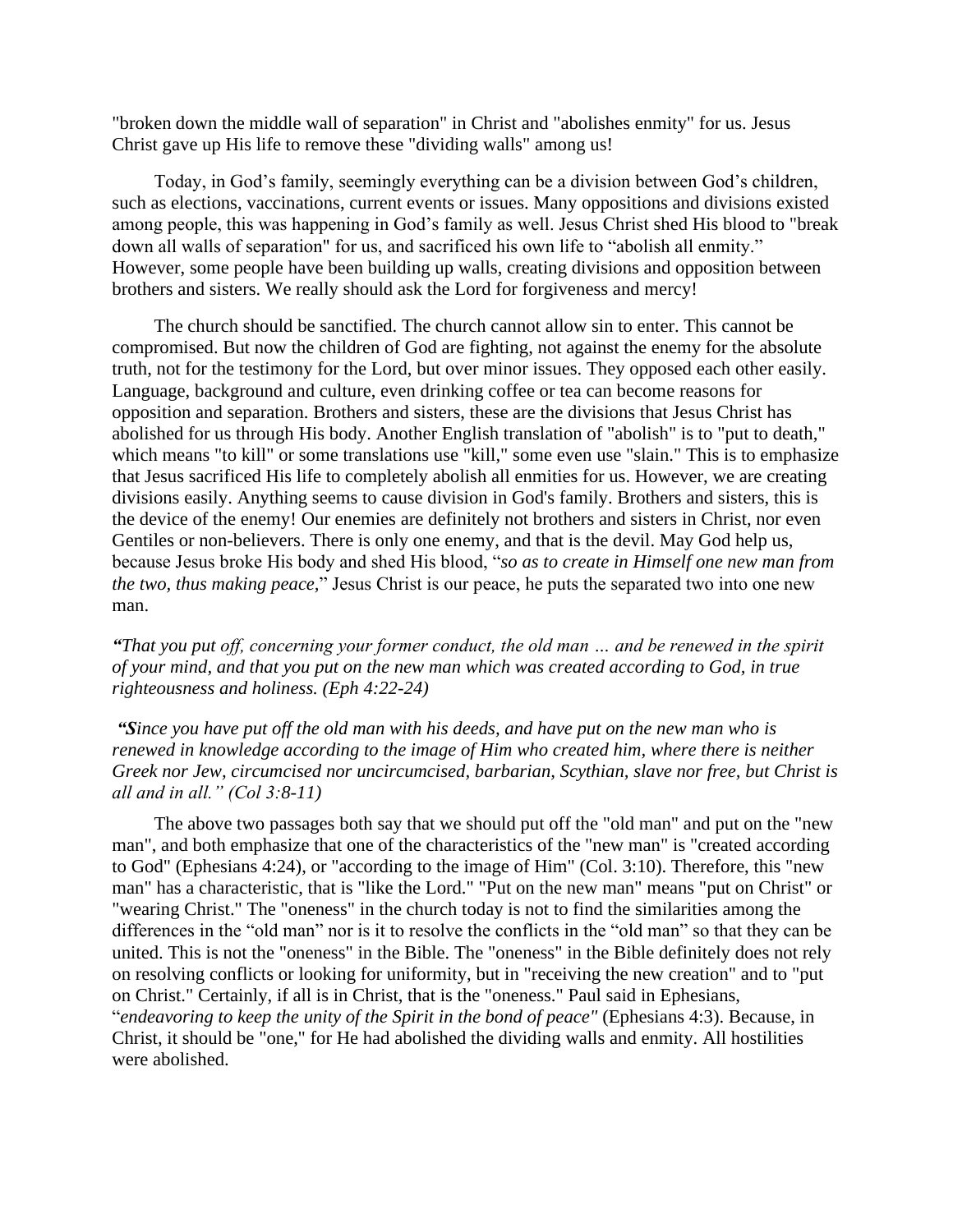When people have different views on issues, we shouldn't just rely on human effort and communication skills to make everyone "one." At best, we can try to keep everyone from conflicts. Keeping everyone in harmony (still very valuable and important), however, is not the "oneness" God desires. God doesn't want the superficial "relationship without incident." On the other hand, "relationship without incident" does not mean the true "oneness" in the Holy Spirit. The true "oneness" comes out of the inner life, its essence is the one, positively undividable. We are not only a "new creation," but we must also see that we are placed in the "new man" by God, in a group of "new men." This "new man" is the body of Christ, and it is impossible to divide. Moreover, not only is there no division, it is so harmonious and full of blessings! This is indescribable in words.

From these two passages, in addition to emphasizing the characteristic of the new man, it also focused on "Christ," that is, "Christ-like." Paul went on to say: "*where there is neither Greek nor Jew, circumcised nor uncircumcised, barbarian, Scythian, slave nor free, but Christ is all and in all*" (Col. 3:11). In this passage, Paul actually mentioned at least four great oppositions which are not supposed to exist in Christ:

1). Race differences

Are you a Greek or a Jew? The Jews at that time regarded the Greeks as a general term for all Gentiles. Here emphasizes on the difference of races.

2). Religious background differences

Even if you also believe in God, whether you have been circumcised or not, there are differences in your religious practices.

3). Culture level Are you a gentile? That is, a barbarian, Scythian.

4). Status and social class differences Are you a slave or free?

Paul said: "*you are all one in Christ Jesus* " (Gal. 3:28b), because only " *Christ is all and in all*" (Col 3:11). Ephesians 3:5, Paul also said that God has a mystery, *"which in other ages was not made known to the sons of men…. that the Gentiles should be fellow heirs, of the same body, and partakers of His promise in Christ through the gospel*" (Ephesians 3:5-6).

This is about the church. The word "church" comes from the Greek word "*Ecclesia*," and its most basic definition refers to "a group of people called out." In other words, it refers to a group of people chosen by God and called out from the world, to inherit salvation and accomplish God's will. The church is the manifestation of the glory of God and the fullness of Christ. The life and composition of the church are of Christ, because the church came out of Christ, just as Eve came out of Adam, everything that is not of Christ is not to be called a church.

We cannot find a perfect church on earth; Not even to find a church that can live in peace, build up well in peace, grow in peace, and have no issues. How can the church become " holy and without blemish" as the Bible described, "a glorious church?"

In Session 13 of "Fundamental Theology," we talked about "knowing the church," especially what is called a "heavenly church," or a "universal church, and what is called a "local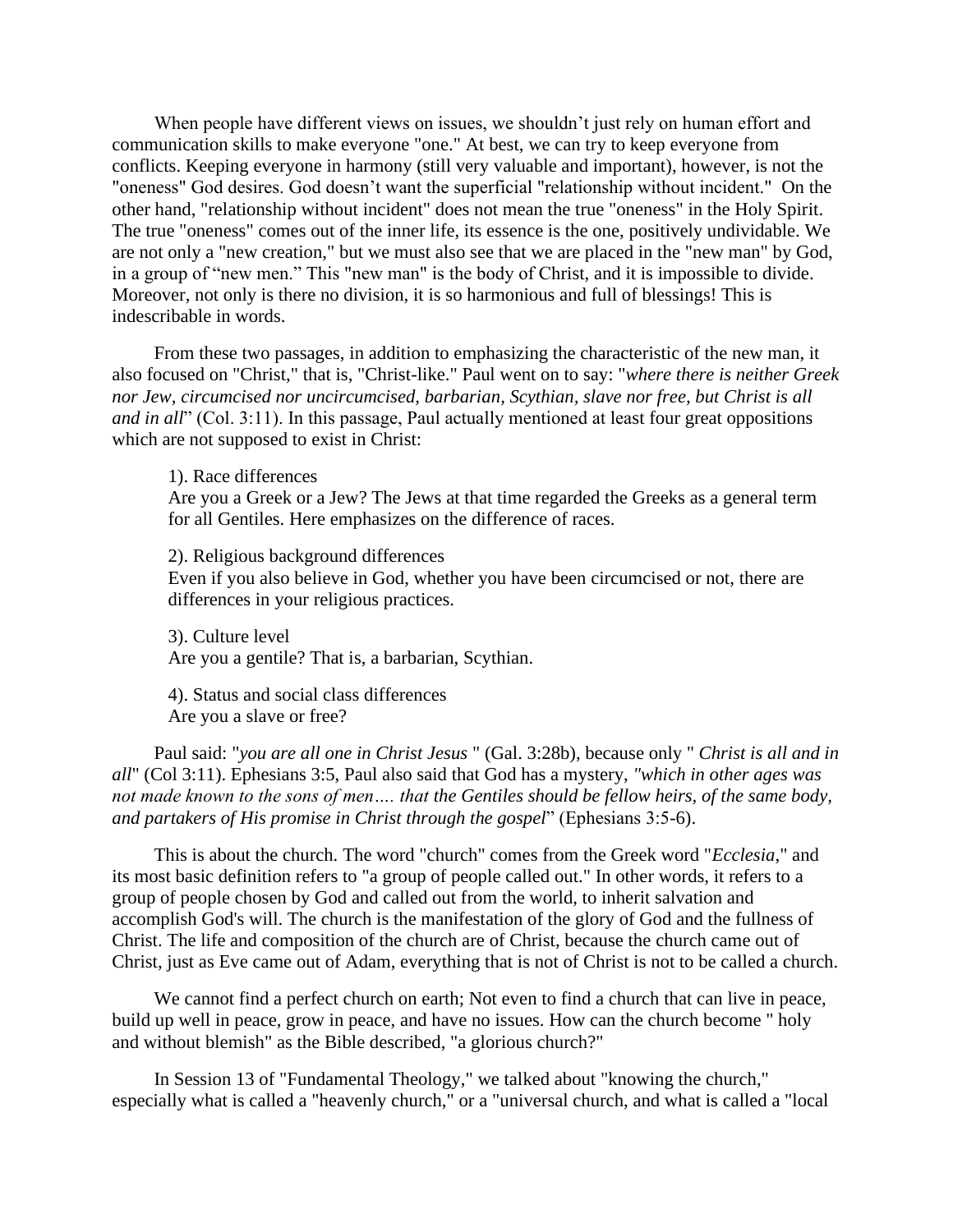church." For example, our "Silicon Valley Christian Assembly" is one of more than 300 Chinese churches in the Northern California Bay Area, and one of thousands of Christian churches in the world. God put us together, this is the "local church." On the other hand, we are all placed by God in a universal church, a heavenly and spiritual church. The church on earth has many blemishes, spots, and wrinkles; but the church in heaven has no wrinkles or blemishes. The church on earth has many disagreements and strives, and many are carnal and unspiritual; however, the church in heaven is completely "one" and "holy without blemish." It is a "glorious church!!"

Therefore, the "new man" is perfect in God's eyes. She is what God intended to have, is the body of Jesus Christ, and is the glorious church. One day when she grows in maturity and fullness, Jesus Christ will return. He will come to marry his bride, his church. Similarly, when Revelation talked about "the bride of the Lamb," John saw "*the holy city, New Jerusalem, coming down out of heaven from God, prepared as a bride adorned for her husband.*" (Revelation 21:2). Here the "Lamb's Bride" emphasizes she is loved by Christ and is the "Holy City New Jerusalem." She is a testimony and expression of the glory of Christ. Speaking of the church, the Book of Ephesians gives us one of the best definitions: *"the church, which is His body, the fullness of Him who fills all in all*" (Ephesians 1:23). This means: the Son of God fills the church, the church becomes the body of Christ, the manifestation of his great heavenly life, and the church must become a holy without blemish, a glorious church.

When I read Ephesians 5:27 before, I would feel discouraged because it was impossible for us to see it. How can the church be holy and without blemish? How can she be a glorious church? However, now when God opens our eyes, we can see that in Christ, all the church has accomplished, and the fruits of the Holy Spirit today belong to this "heavenly church," and to this "holy city" the "New Jerusalem." There are all kinds of gems in the holy indicating that the glorious life of Christ has been fully manifested through the saints and through the churches in various places. This is really a glorious hope, and it's so joyful!

## **C. Live out the new creation in the new man**

How can we live out a "new creation" together in the "new man?" How do we live out together the life and testimony that the "new creation" should have in the body of Christ Jesus? Here I would like to point out three important reminders about the "new man" and what they should know:

#### **1. God cares about the victory and testimony of the "new man" more as a group than just the individual**

**The fulfillment of God's will on earth, the coming of Christ and the emergence of the Holy City, New Jerusalem, these are absolutely related to the state of the church. Today is the age of the Holy Spirit, and it is also the age of the church. One of the most important missions of the coming of the Holy Spirit is to come and build up the body of Christ and prepare the bride of the Lamb to welcome the Lord's coming.**

Ephesians 5:25-27 said: *"...Christ also loved the church and gave Himself for her, that He might sanctify and cleanse her with the washing of water by the word, that He might present her to Himself a glorious church, not having spot or wrinkle or any such thing, but that she should*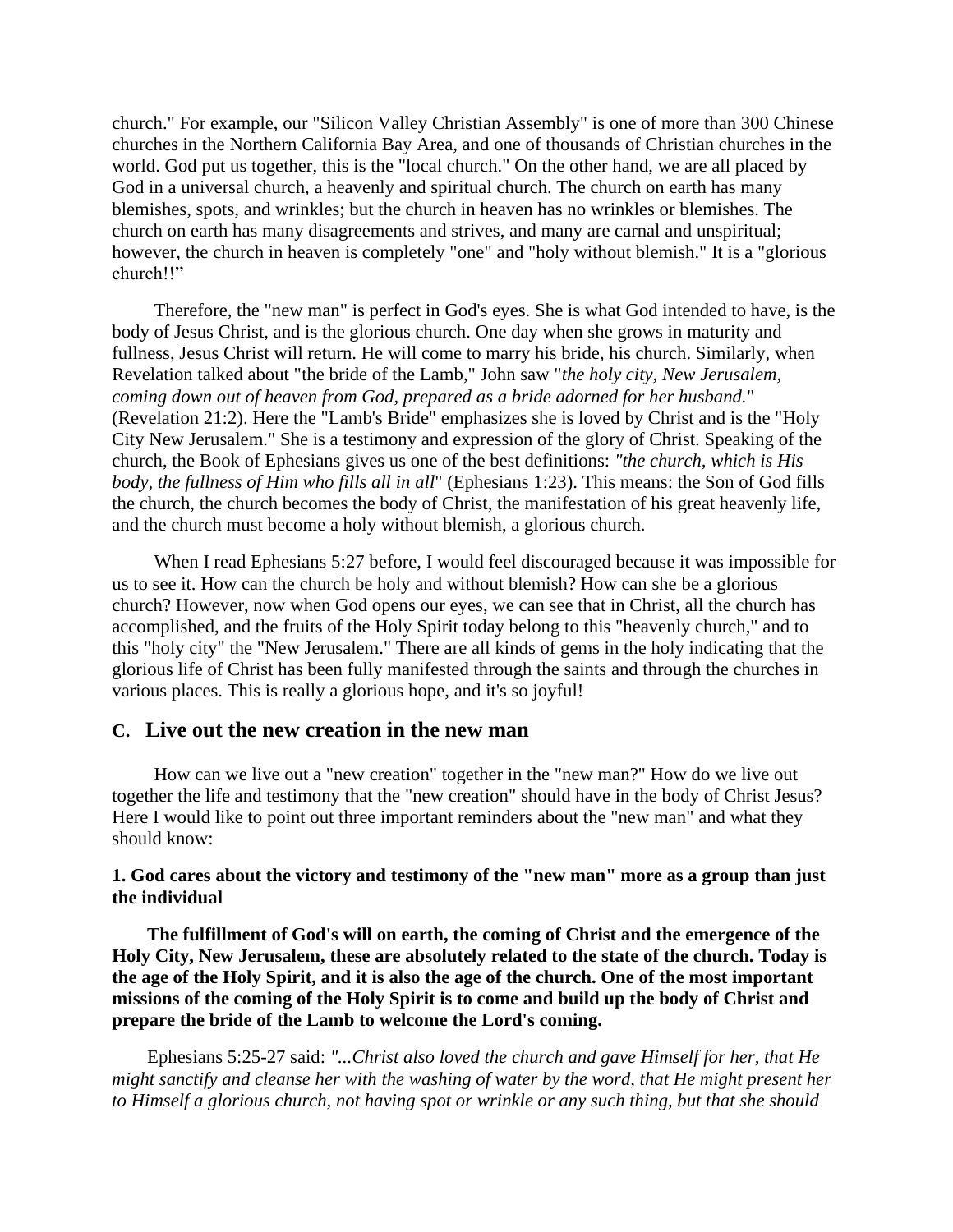*be holy and without blemish."* All those who are not cleansed cannot be part of the heavenly church. Only those who have been cleansed and renewed by the Lord, will no longer be stained or defiled; and only them would belong to the New Jerusalem, to the glorious "new man." The Revelation tells us: "*for the marriage of the Lamb has come, and His wife has made herself ready*" (Revelation 19:7). Therefore, our situation before the Lord greatly affects the return of Christ. If we truly love the Lord, we should be ready to welcome Him.

Why doesn't Christ return today? When enduring suffering or facing disasters, many people often ask, "God, where are you?", "Lord, why haven't you returned?" Truth is, the Lord is eager to return soon, but we are not ready yet. Have you ever seen a bride in ragged clothes, shaggy hair, without washing face, waiting for the bridegroom to come and marry her? Will the groom come to marry such a bride? Similarly, we must prepare ourselves! Christ is coming to marry a glorious church, he is waiting for the church to be prepared by the Holy Spirit; he is waiting for the bride to come to maturity, to have the measure of the stature of the fullness of Christ. (Eph 4:13) At this time, Jesus Christ will come a second time to welcome His bride, and the Holy City, New Jerusalem, will also come down out of heaven. It is important to note here that although God cares about the victory of our individual life in the new creation, God cares more about the testimony of the entire group of "new man."

#### **2. The "new man" must not only spread the gospel, but also "be a witness of Christ manifested in the flesh." live out a new creation, and glorify God.**

Today, we not only became a person who found grace, but a church full of grace. The church has a more important mission on earth - to manifest Jesus Christ and live as a new creation. Therefore, the mission of the church is — "Whether individuals, families or churches, all must be witnesses of Christ in the flesh." We not only have the life of Jesus Christ, but also let His life to be manifested through our bodies and through the visible church. This is called "becoming a witness of Christ in the flesh."

The last verse of Ephesians chapter 3 is the culmination of the whole chapter, and it is also Paul's prayer: "*to Him be glory in the church by Christ Jesus to all generations, forever and ever"* (Eph 3:21). God has been glorified by Christ, so who is He still waiting for now? He is waiting for the church! However, looking at the situation of churches, churches everywhere are in weakness and desolation. We really should step up and pray. In the fullness of time, when the heavenly church matures, heaven will open again for us, and the glorious Lord will come, and He will come to welcome His church.

1 Timothy 3:15, "…*church of the living God, the pillar and ground of the truth."* Some said that when Paul wrote about the church, he was filled with Holy Spirit, and sang the spiritual song, *"great is the mystery of godliness: God was manifested in the flesh, justified in the Spirit, Seen by angels, Preached among the Gentiles, Believed on in the world, Received up in glory" (1 Tim 3:16)*.

Brothers and sisters, when Paul was praising, many commentators believed that he was not only praising the Christ who manifested in the flesh, but also praising the body of Christ, the glorious church. God appeared in Jesus of Nazareth; in the same way, God appeared in you and me, and in the church today. *God was manifested in the flesh, justified in the Spirit ....,"* at the end *"Received up in glory"* (1 Tim 3:16).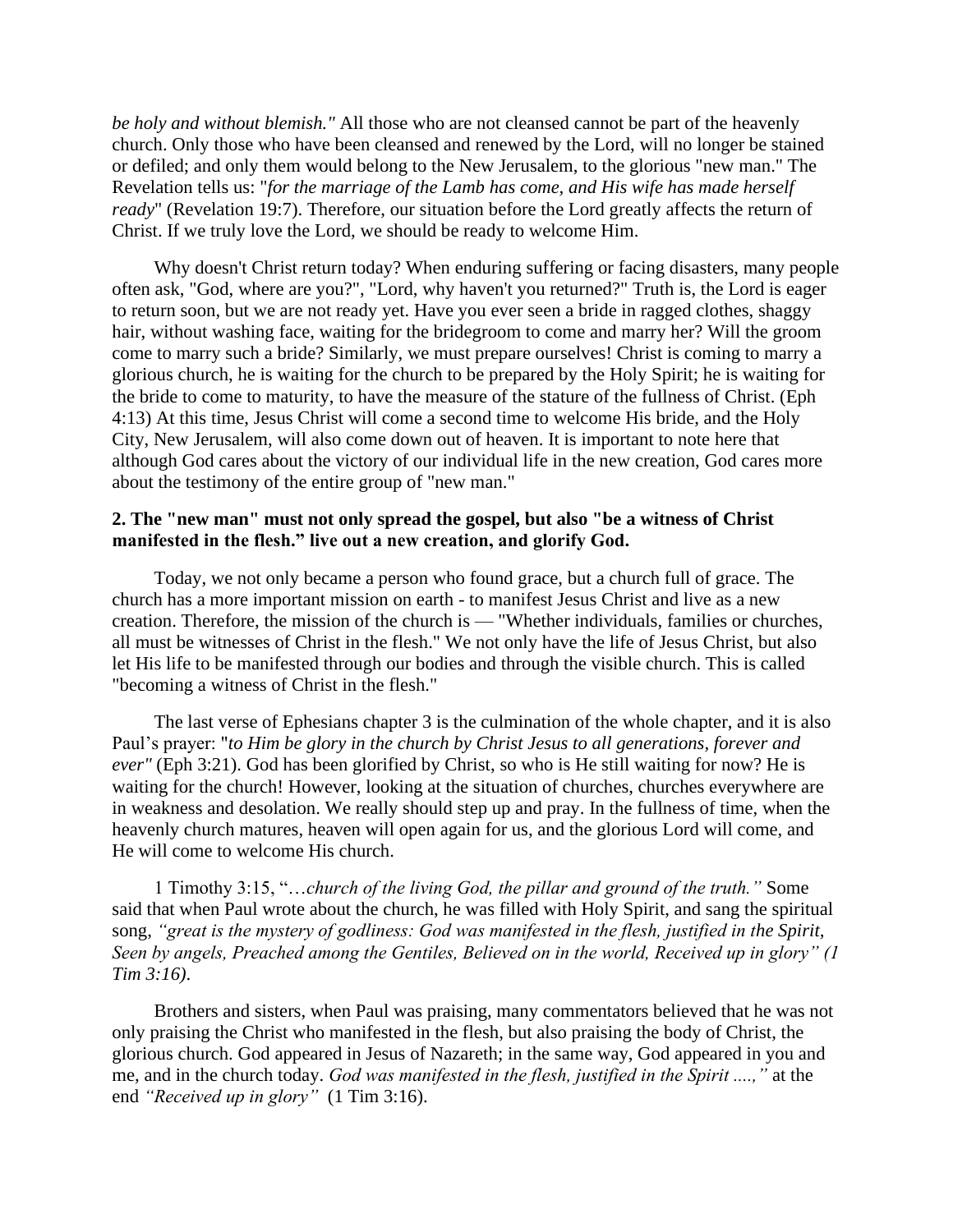We need to know the importance of the status of the "new man!" We have a glorious mission on earth—to come to manifest Christ, to glorify God, and to live out a "new creation" together as the "new man." Some people say that the four gospels are the "acts of Jesus," and the book of "Acts of the Apostles" is the "acts of the Holy Spirit," or "the acts of the church." It records the work of the Holy Spirit through the church. The four gospels talk about the "personal Christ," and the "Acts" talks about the "corporate Christ." The four gospels talk about "a grain of wheat falls into the ground and dies" and in "Acts" talks about "it produces many grains." That great and noble grain of wheat is in all the wheat and in the churches. His work, his blessings, and his will are still going forward. The Four Gospels talk about the "Christ in the flesh," and the Acts of the Apostles talked about the "Christ who died, rose, ascended, and indwelt in us," today Christ manifests His life through the church, in the same way, demonstrates his mighty deeds. Therefore, we should not look at the failure and desolation of the church only, or the frustrating and depressing situations, nor should we often think about the wounded and failed history. We should always turn our eyes to Christ, who has truly become the Hope of glory in our hearts!

#### **Our mission:**

— Regardless as individuals, families, or churches, all is to "become a witness of the Christ in the flesh"

#### **1) In all circumstances**

 *"...with all boldness, as always, so now also Christ will be magnified in my body, whether by life or by death. For to me, to live is Christ, and to die is gain."* (Philippians 1:20b-21a)

Paul told us that we should be mission-minded, not only during church gatherings, but in any circumstances. In other words, no matter what our situation, at any time or place, we must become witnesses of Christ in the flesh. We can't say, "Lord, someone offended me today, so I'm weak temporarily. Don't mind me for now, allow me to lose my temper a bit." Absolutely not! Our mission is not suspended at any time, because "...whether by life or by death, Christ will be magnified in me" (Philippians 1:20). This is also the theme of our church this year.

#### **2) In every place**

## *Now thanks be to God who always leads us in triumph in Christ, and through us diffuses the fragrance of His knowledge in every place.* (2 Corinthians 2:14)

We must triumph in the Lord everywhere. Don't just speak softly and spiritually when we are in church; even at home, or facing the one who offended us, (no matter who he/she was), we can still "*diffuses the fragrance of His knowledge in every place* " (2 Corinthians 2:14), this is the fundamental characters, truly remarkable!

We all will fail, and we all will be weak sometimes, even have emotional outbursts. However, God reveals our weakness to heal us; God reveals us to woven the life of Christ in us. So, thank God for the occasional painful experiences, because God doesn't want us to stay in the old way when we see Him. We should thank God that we are still alive and have the opportunity to experience the changes and His work on us; we should even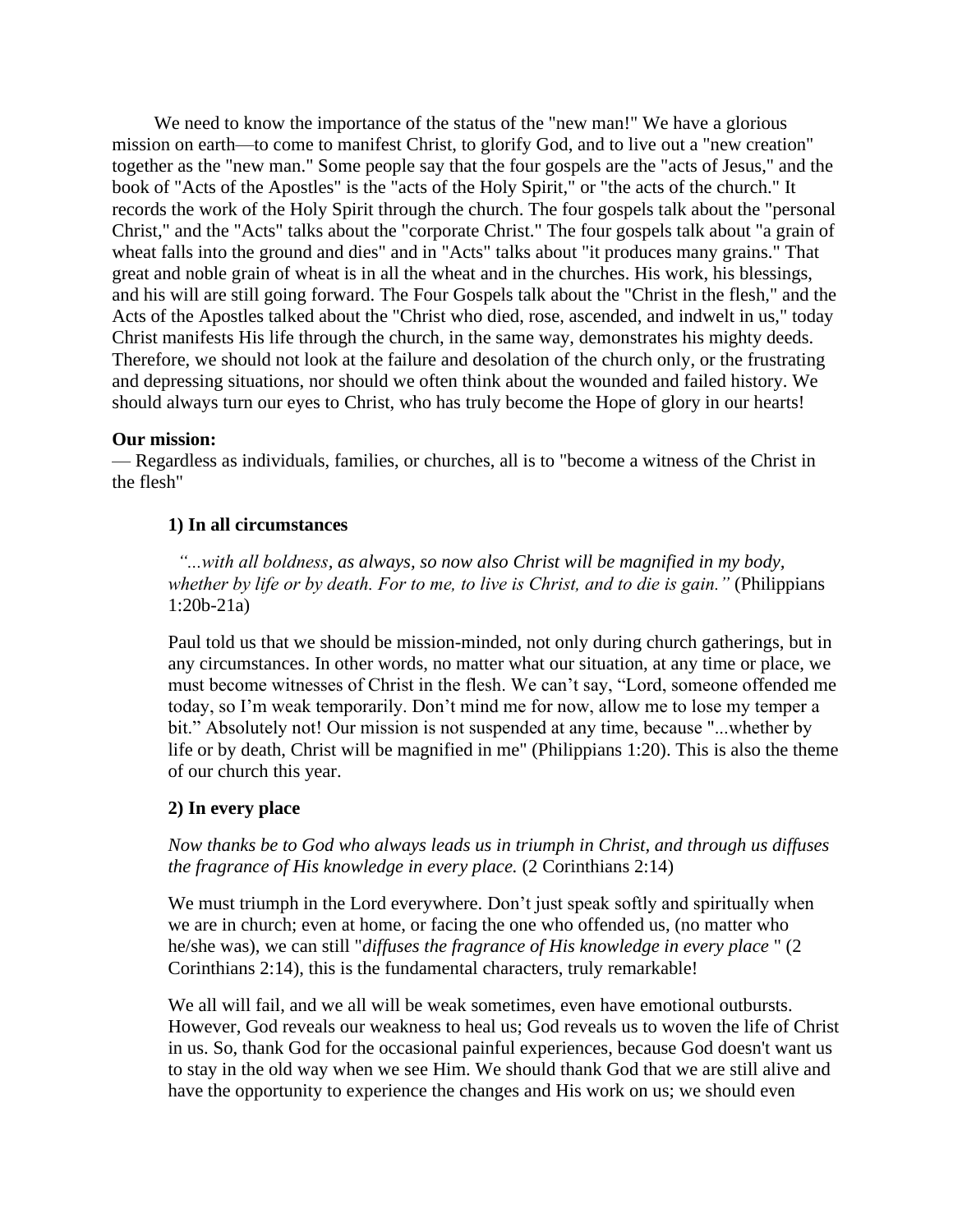thank God for the opponent who still bothers us, because without these disturbances and opponents, we are unable to charge and grow spiritually.

## **3) In the ordinary life**

"Therefore, whether you eat or drink, or whatever you do, do all to the glory of God." (1 Cor 10:31)

"Word became flesh" is to live out Christ in me in any situation, any place, and even the most ordinary daily life. 1 Cor 10:31 said, "whether you eat or drink", eat and drink are the most ordinary things, but Paul went on saying, "whatever you do". In other words, whatever we face today, we should "do all to the glory of God."

How can we turn the ordinary things into extraordinary, and turn the small things into great in God's eyes? Brother Spock said: "Regardless of things big or small, as long as you have a relationship with Christ, it's a big thing." As long as it is in Christ, nothing is trivial in God's eyes! No matter what our situation is, no matter where we are, or what hardship we are experiencing today, we can take all opportunities to live as a "new creation" and glorify God. This is the challenge for a " new creation."

### **3. Equipping the" new man" to maturity is the most important mission and challenge for the church**

Ephesian 4:11-16 provides a very clear blueprint for building up the body of Christ. As mentioned earlier, local churches are often imperfect and have lots of issues; however, the heavenly and spiritual "new man," the body of Christ, is what God desires. This "new man" needs to be equipped, and grow to maturity. This is the most important mission and challenge of the church today.

In the bible, there are many names for the church, three of them are the most important ones:

- "The body of Christ," is the "oneness" in life;
- "The bride of Christ," is his favorite;

• "The Holy City of New Jerusalem," or in the Old Testament, the tabernacle of meeting or the temple, these indicate the dwelling place of God, a place where God magnifies His glory, a place to worship God.

These are three important essences of the church. We will only focus on the body of Christ today. The equipping and growing of this "new man" is a very important mission of the church. Ephesians 4:11-16 provides us with a very clear blueprint, as well as the roadmap for implementation. Don't underestimate these scriptures just because you are familiar with them. They are the revelation of God, telling us God's desires, telling us that the church on earth should be equipped and grew according to God's will. I will only mention three points, which are the essence of the essences. I hope that we can learn it carefully before the Lord.

## **1) Through special vessels and various gifts from God, to "equipping of the saints for the work of ministry, for the edifying of the body of Christ"**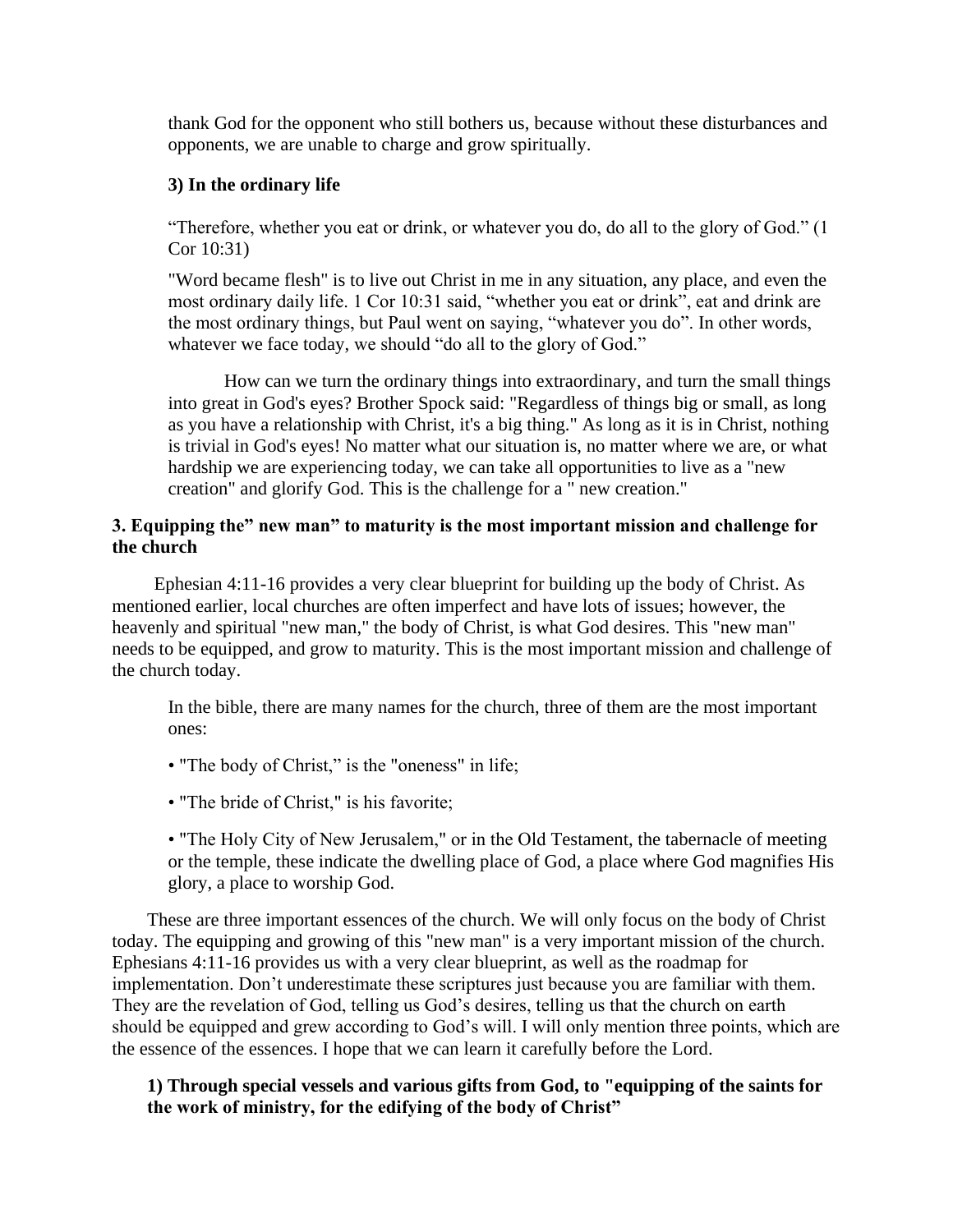Through special vessels and various gifts from God, to "*equipping of the saints*", for the work of ministry, for the purpose of edifying the body of Christ." This is definitely not a matter just for a few people. God has given the church some special gifts, these special "vessels" apostles, prophets, evangelists, teachers, pastors, they are all people with special ministries. However, the church does not rely solely on them to build, but through them to equip the saints, so that all the saints will work together to edify the body of Christ. Therefore, the equipping of the body of Christ is absolutely relevant to every saint, and is the responsibility of each member. Whether the church is healthy or not depends on each member in the body.

Everyone should know this principle, but in reality, we have seen that rarely the saints can truly participate and devote themselves to the responsibility of equipping the body of Christ. Many pastors told us that they use various methods to encourage, announce, and call people to come to serve, and the response rate is often less than 20%, or sometimes even lower. However, according to the Bible, "we are a royal priesthood," it should be 100%. One of the young men from our church went to a mega church when he was studying in San Diego. The senior pastor said, "If you are willing to come to our meeting, to worship God here, you are always welcome. However, if you refuse to serve or commit yourself here, you should not regard this as your home. Because, if it is your home, you should put yourself in!" I admire the pastor's boldness in saying this. When I say this today, many may leave, because they don't feel the love. But in fact, true love is to hope every member of the body would not wither or die. Just like my hand, if it doesn't move for ten years, it will wither and shrink. How can a limb not move function well? It definitely should move! Even when I'm preaching, many of my body parts are moving. This is a very natural and coordinated thing. Therefore, "equip the saints" is "for the work of the ministry", and ultimately to be able to "edify the body of Christ." Older generation talked about "equipping," mostly they mean in terms of "correcting." It is to say: you are wrong, so I will correct you. But the "equipping of the saints" really is to "change our lives, elevate our spiritual value, and expand the measure of our ministry and blessings." Its ultimate purpose is not for personal growth or to utilize spiritual gifts, but for "edifying the body of Christ." Therefore, what we are talking about here is not just correcting mistakes, but actually for the benefit of the perfecting, although the process may be through corrections.

Michelangelo's teacher knew he was very talented since he was a teenager, gifted with great creativity. Once Michelangelo carved an object and showed it to his teacher. his teacher smashed it on the spot, and said to him, "This kind of work by simply relying on your own has no value, you must throw your whole self in." Michelangelo was able to succeed later because of such a good teacher who guided him.

How then, can we change our lives, or increase our value through the help from these special "vessels" God gave to the church? I think the value of a thing not only is about its own quality, but also about who owns it or had owned it in the past. Once a violin was auctioned at an auction venue, asking for a few hundred dollars, waiting for bidding, but no one was interested. Suddenly, a prestigious master violinist came out, took the violin and played a piece on the spot. After he finished playing, the violin was immediately sold at a sky-high price. It was originally an old violin that no one wanted, but it was later bought at a high price because it was played by this master, and its value was never the same. So, do you still think that serving the Lord is a waste of your life? Do you still feel that it is a waste if your gifts can only be used in the church, not in the world? Is it a waste? This is how the king of the world lied to us. The book of Hebrews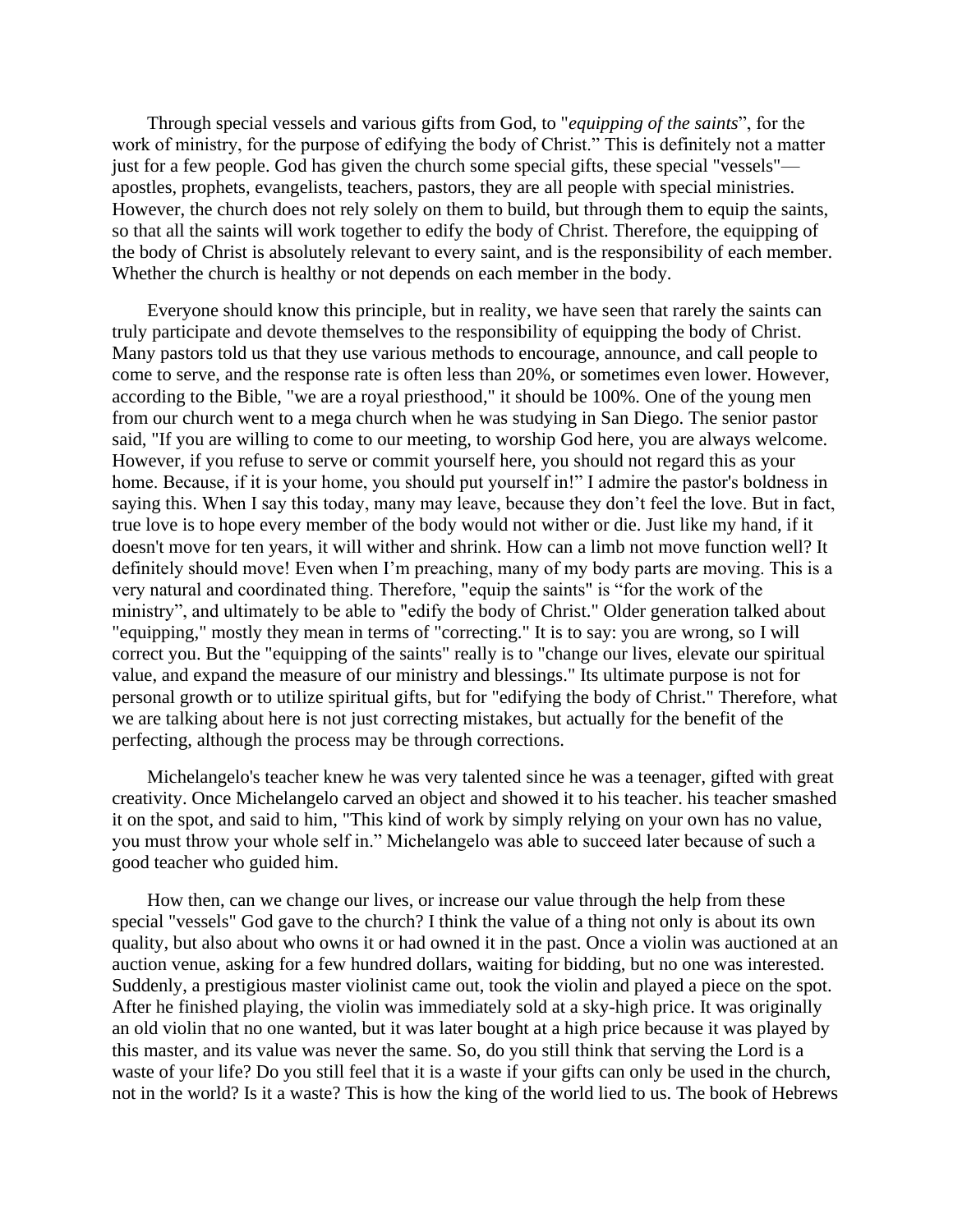says that these great men of faith used by God are people "*of whom the world was not worthy*." (Hebrews 11:38). These instruments used by God are too noble, and the world does not deserve to have them! We really want to treasure what God is working on in church today, through various "vessels", to change our lives, upgrade our spiritual value, and expand our capacity to serve, so we can be used by God. This is called "equipping." Therefore, "equipping of the saints is for the work of ministry. This is priceless.

On the one hand, God gives us special "vessels"; on the other hand, the Holy Spirit gives various gifts to everyone.

1 Corinthians 12 said: "*But the manifestation of the Spirit is given to each one for the profit of all: for to one is given the word of wisdom through the Spirit, to another…* (1 Corinthians 12:7-10) After listing the various spiritual gifts, Paul went on to say: " *But one and the same Spirit works all these things, distributing to each one individually as He wills.*" (1 Corinthians 12:11). So, why is the Holy Spirit giving us these gifts? It is to enable us to be "*as good stewards of the manifold grace of God.* (1 Peter 4:10), and to enable us to grow, build, and bless God's family, to serve the Lord more effectively.

Paul reminds us again in 1 Corinthians 14: "*Even so you, since you are zealous for spiritual gifts, let it be for the edification of the church that you seek to excel.*" (1 Corinthians 14:12). Therefore, the gift we should ask for should be the one that can truly edify the church, not for promoting yourself. This is different from the pursuit of postmodernism. Today, even in the church, most people emphasize what my gift is, if my gift has been used, whether my portion has been affirmed, have I been accepted by others...? Brothers and sisters, this is not the teaching of the Bible! The Holy Spirit gives us gifts to glorify God and to edify the church.

"Equipping the saints for the work of ministry" is full of challenges, not only for "the churches of this generation," but it is true for all generations. Every church faces the same challenge. Many church leaders shared the same feeling, that churches lack suitable vessels. Many churches can't find Sunday school teachers, worship leaders, or can't find people to preach the gospel. In many cases, it's not whether there is anyone to do the work, but whether anyone can do it in Christ, serve according to the gifts of the Holy Spirit, so as to edify the body of Christ to grow. The church earnestly needs such people!

This time the " new man discipleship" is specifically called: "new man discipleship for equipping the body of Christ." Therefore, we must cherish each member of our discipleship group, lead the group of people who serve with us, and for the purpose of edifying the body of Christ. Our purpose is not for personal enjoyment or the display of gifts, but for us as a person to be used by God and be able to bring blessings to the body of Christ. Therefore, the church needs both "the equipper" and "the equipped." Many people are fragile, look beautiful outside, only rejoice when they are exalted or appreciated. However, when being corrected, then we are like soap bubbles and burst easily with a light jab. This is why so many people today are unwilling to tell the truth and to perfect others, because they think confrontation is unappreciated. This generation is an era of high individualism, high on self-promotion and self-centeredness, and unapologetically displays self-pride. In this generation, it is really not easy to do the "equipping ministry," and even fewer people are willing to give themselves to be "equipped" by others. I remember when I was studying in the United States forty years ago, a few brothers in our "Brother's House" made a covenant: "We want to equip each other." Therefore, every night after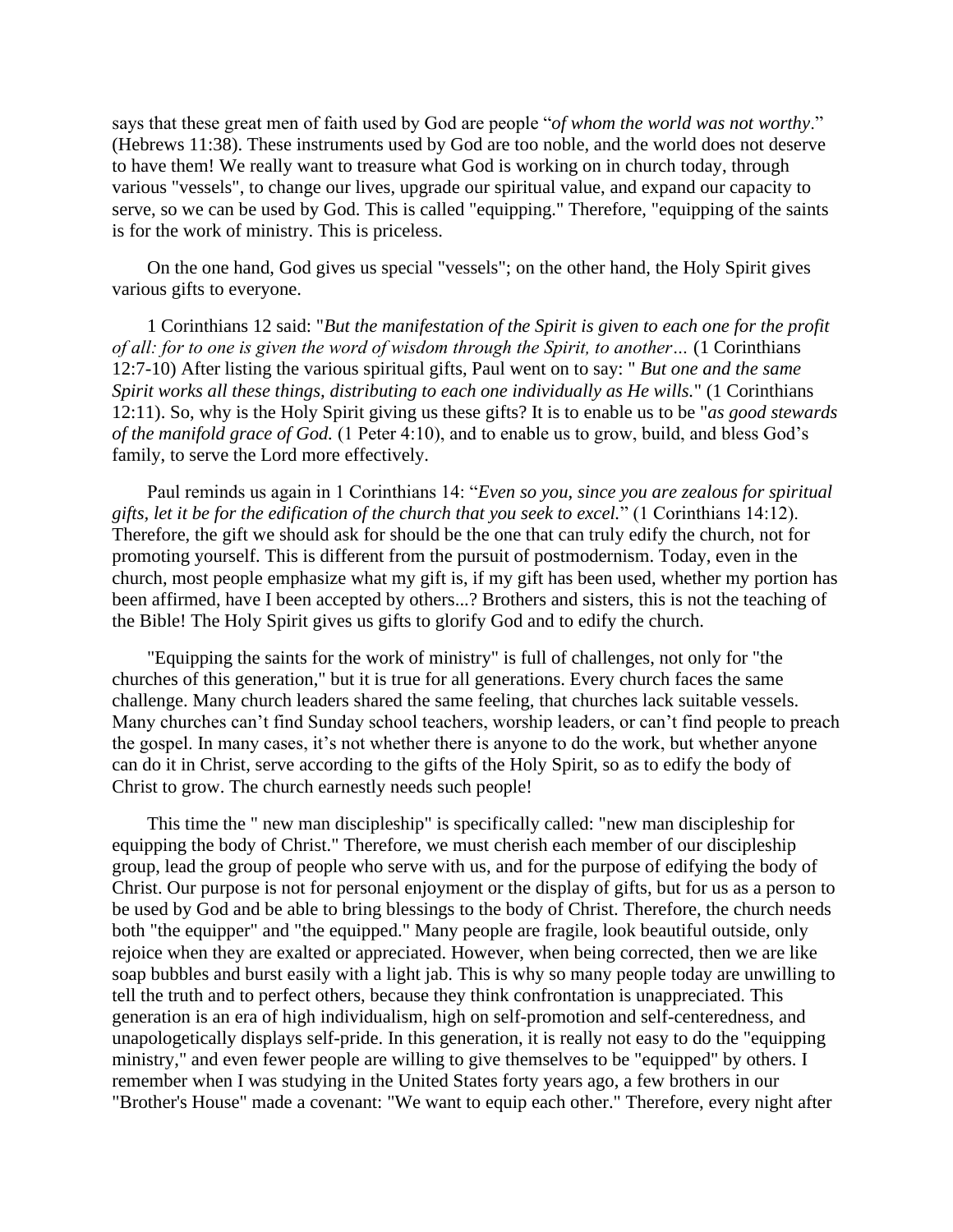returning to the house, we would kneel together and pray, and then we would share and encourage each other; if anyone did something wrong, we would be perfecting each other, by openly sharing with sincere repentance. I really miss that time, daring to hand oneself over to each other. We are bold enough " to equip" people and "be equipped." Very few people are willing to do so now, but we really need such a spiritual companionship. "Equipping" is to change our lives, to increase or enhance our spiritual value, and to expand the measure of our serving and being used by God.

#### **2) By growing up in all things into Him who is the head—Christ**

Paul said in Ephesians: "*that we should no longer be children*" (Ephesians 4:14). The "children" mentioned here is to tell us not to be childish anymore. We should be simple, childlike which is necessary. However, turning back to being like children does not mean that we need to be superficial and naive. Paul advises us *"that we should no longer be children… by the trickery of men, in the cunning craftiness of deceitful plotting, but, speaking the truth in love, may grow up in all things into Him who is the head—Christ*" (Ephesians 4:14-15). Therefore, we must hold to the truth in love! In Acts 20:20, Paul said to the elders of the church in Ephesus: " *I kept back nothing that was helpful, but proclaimed it to you*." In verse 27, he said: "*For I have not shunned to declare to you the whole counsel of God."* This is a true servant of God! To love the Lord, to love each member, and to love the body of Christ, he upholds the truth in love.

Ephesians 4:15b: "*grow up in all things into Him who is the head—Christ*." This is telling us:

a. Growing up in all things: cherish every opportunity for growing and surpassing all factors that hinder growth

Every moment can be a growing opportunity. One should grow, and must grow into Christ. Therefore, learn to cherish every opportunity for growth. Similarly, Paul also advised us in Ephesians, to " *redeeming the time*" (Ephesians 5:16). In NIV, it is "Make the most of every opportunity." So many things happen every day, conservatively speaking, there are at least ten opportunities to grow each day. We definitely have more opportunities to grow daily, ten times more, right? Try to think about this: How many different situations do we have to deal with each day? Overcoming negative emotions or uncomfortable things, facing positive or negative things. For example: we come to group meetings, we read the Bible and pray, we learn how to speak, how to listen. We have so many things to learn! When it is time to say "I'm sorry," say "I'm sorry," when it's time to say "thank you", say "thank you." Even with these basic skills, we can improve.

b. Grow into Christ: not only pursuing Christ, but also growing into Christ

What is it meant by "grow into Christ"? It is the growth that is counted by God, and it can be attributed to the "body", to the "new man." *"...to forget what is behind, to work hard for what is in front of me, to drive towards the goal"* (Philippians 3:13-14) Paul cherishes every opportunity and uses them to "experience Christ", "to gain Christ", and to "live in Christ." How we respond to our daily situations would not only determine the results in this life, but has eternal value!

c. Grow into the body, grow into a "glorious church": grow with all the members in the body of Christ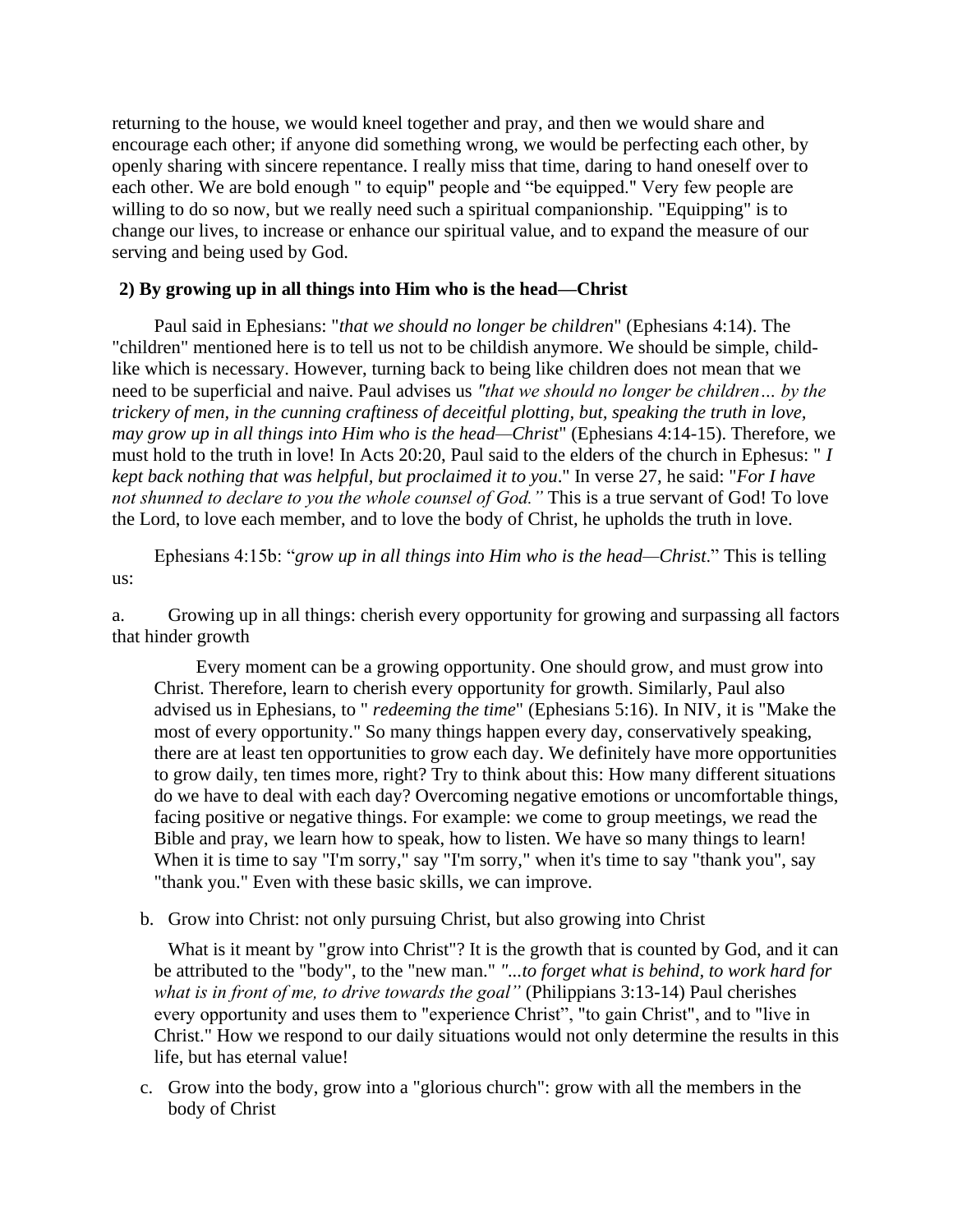Neither the individual nor the church can stop growing. We should pursue growth together, in order to bring out the continuous progress and growth of the entire church. We need to be all in, pursuing excellence, and dedicating our best to God. The attitude and quality of serving God tells the depth of our relationship with God, and the quality of our spiritual life.

Therefore, Paul not only advised us to "grow in all things", but also to grow into Christ and grow into the body! Ephesians 4:16: " *from whom the whole body, joined and knit together by what every joint supplies, according to the effective working by which every part does its share, causes growth of the body for the edifying of itself in love.*" Here we are talking about growing up with all the saints and all the members in Christ. Not only must individuals grow, the team also needs to pursue growth together to bring continuous growth to the entire church. Just like the wooden bucket example: Although each wood panel has different heights, the water volume of the wooden bucket is determined by the shortest piece of wood. If we do not grow, it will definitely affect the blessing of the whole body of Christ; if we are not in place, it is like pulling out a piece of wood from the wooden barrel. Even if there is more water, water will eventually leak off. This also talks about the "oneness" of the body. Regardless of the individual or the church, one cannot stop growing. Individuals should grow; and it is to drive the growth of the body. Just like in the Tokyo Olympics, although it brings individual glory to win the gold medal, it also brings glory to the country. Today we are in Christ, and God does affirm, delight, and bless our personal growth, but our growth is also for the whole body to be accepted and be blessed before God.

Paul advised us again, " *My little children, for whom I labor in birth again until Christ is formed in you.*" (Ephesians 4:16) God puts us together, for us to serve well together, become each other's blessings, grow together, pursue excellency, and dedicate the best to God. The attitude and quality of serving God show our relationship with God and also show the quality of our spiritual life. Brother Watchman Nee once said: "True serving is the outpouring of life; it will be counted; it is always the Christ living out." He said it so well! The true service which is counted by God will always come from the life of Christ living out. Therefore, we must be humble before the Lord, accepting change, and let Christ take over, because true service not only allows us to gain Christ, but also reveals the life of Christ.

#### **3) By growing up in all things into Him, every part does its share, causing growth of the body for the edifying of itself in love.**

When Paul talked about edifying of the body in Ephesians 4:16, he said: "*the whole body, joined and knit together*", and must "grow into Christ the head." He is the head, and we need to rely on him to connect to each other in a proper way. If there was no "into the Christ who is the head," and if it were not for him to organize, then it would not be "every part does its share", but "every part does individually", which have completely opposite meanings. Today, many people in God's house are just doing as they please. If you are not "into Christ the head," everyone just picks whatever they want to do, then God's family will be in chaos. On the contrary, when all "grow into Christ the head" then everyone is in the right position," *from whom the whole body, joined and knit together by what every joint supplies, according to the effective working by which every part does its share*." This is such a beautiful picture; we are longing for it! Therefore, let us